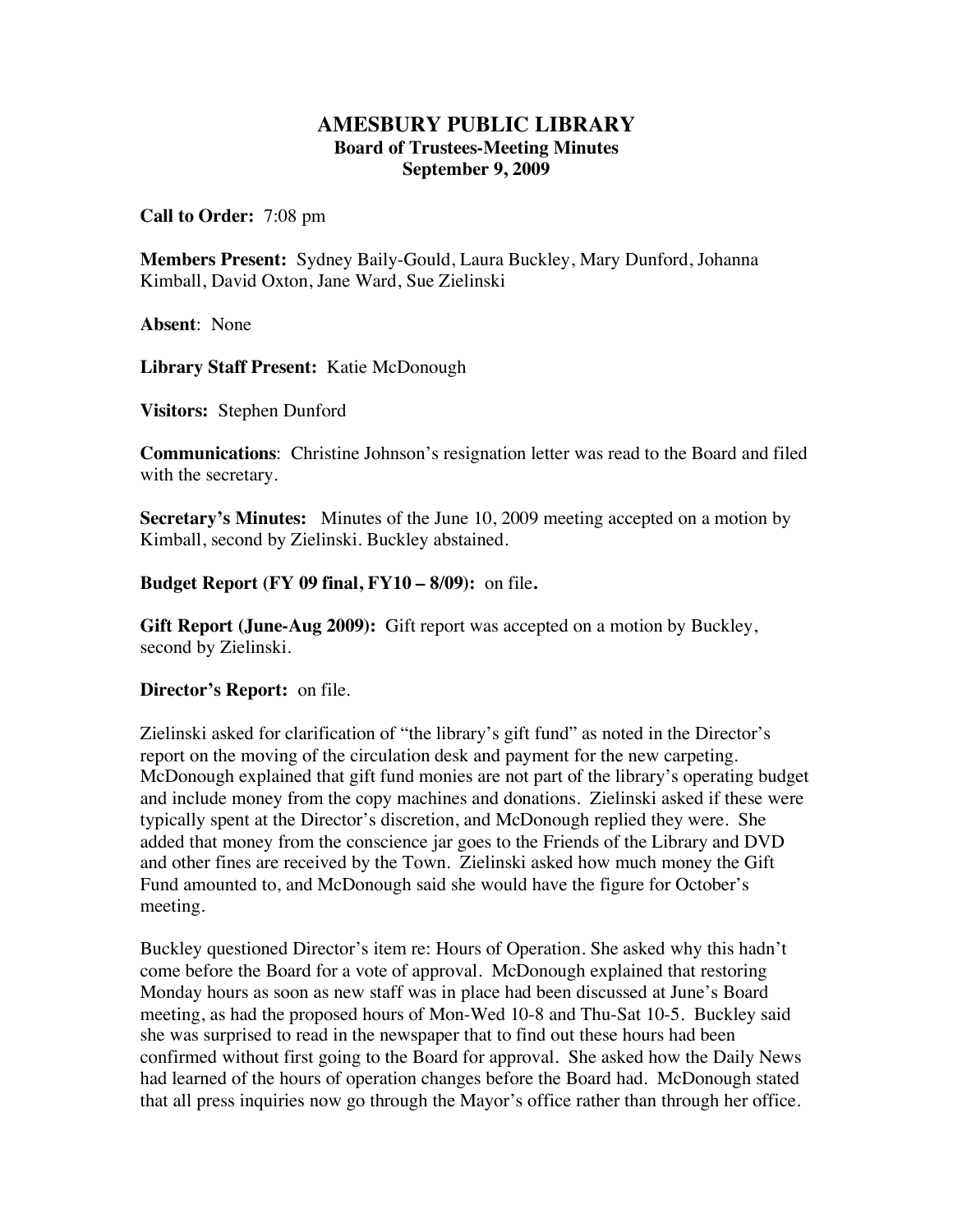Buckley asked if the Director had been instructed to send all press inquiries through the Mayor's office and McDonough replied she had been so instructed.

Baily-Gould suggested that in future items such as hours of operation should come before the Board for review and vote to approve. She said that the Board would either hold a special meeting or make a vote contingent upon certain conditions prior to the event taking place. Dunford made a motion to retroactively approve the new hours of operation, Kimball second. Motion passed unanimously.

## **Committee Reports:** none

## **Unfinished Business:**

**Update on Trustee Orientation Packet**: Buckley reported that there is a lot of material to be included in an orientation packet. She stated that she feels the information should be provided as links to web addresses and charter language as much as possible to cut down on the amount of paper disseminated. She and Kimball will meet prior to October 14 trustees' meeting with Board Chair and library Director to highlight the most important information and begin to compile it. Board secretary will post the meeting for 6:30 on the 14th.

**Sale of Swartz house:** Kimball gave an update of the current plans for sale of the Swartz house adjacent to the library. She told the Board the house had received two full price offers but has since been taken off the market by Mr. Swartz. **Update on APL budget shortage:** McDonough reported that the corrected numbers were submitted to the Municipal Council to be read into the record as amended. Councilor Stephen Dunford stated that these would be sent to the Council's Finance Committee for approval before returning to the Council for a second reading.

## **New Business:**

**2010 Holidays:** McDonough presented the Board with the library's proposed 2010 holiday hours. She noted that the Thanksgiving date should be changed to the  $27<sup>th</sup>$  of November. Oxton made a motion to accept the 2010 holiday hours as amended, Kimball second. Motion passed unanimously.

McDonough requested that the Board approve closing the library at 1 pm on September 19 so that staff could participate in the 2009 Relay for Life opening ceremonies and team relay event. Baily-Gould made a motion to approve closing the library at 1 pm on Saturday, September 19, Zielinski second. Motion passed unanimously.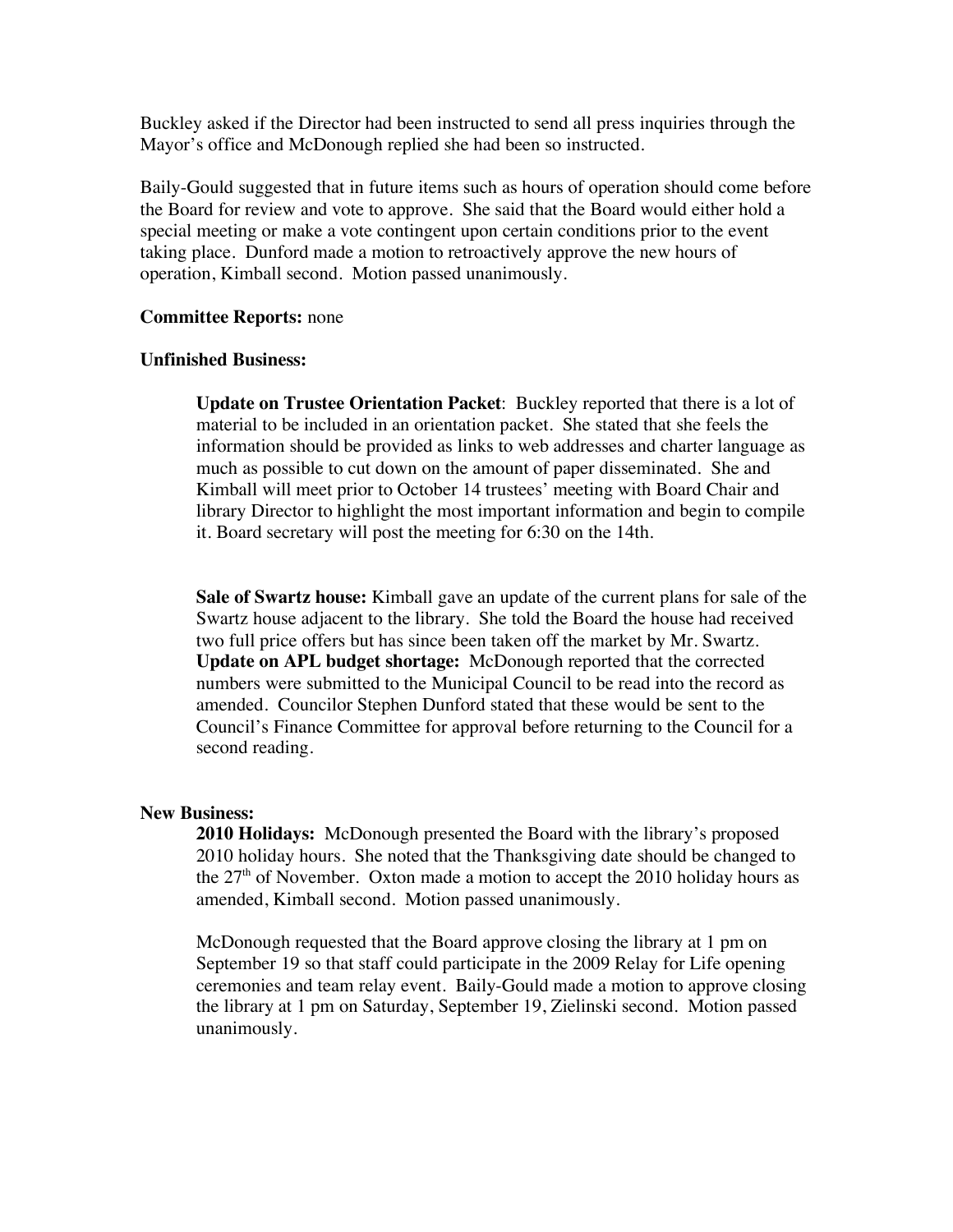**Changes to Amesbury Charter:** Councilor Dunford stated that he thinks the Board should pay particular attention to the proposed changes made to the charter as they apply to the library's Board of Trustees. He said that some of the changes could take decision-making power away from the Board, especially as it pertains to managing the trust funds.

Baily-Gould asked if Board members should attend the Charter Review meetings. Councilor Dunford stated that some changes are made through Charter Review and some are made unilaterally by the mayor, but that the charter review process was now on hold. He added that it is his opinion that the Board of Trustees should begin to look more closely at following the charter's directives to the letter. Buckley suggested that the Board members review charter language for October's meeting and make a plan to meet with the mayor about the proposed changes. Zielinski recommended adding the review of charter language and discussion of it with the mayor to October's unfinished meeting. Baily-Gould stated she would do so.

**Introduction of new hires:** McDonough reviewed the new positions and the people filling them: Sharon Archambault, Gemma Doyle, and Bret Langendorfer. Baily-Gould stated she feels it can be awkward for the new hires to come into the Board meetings for introductions and encouraged Board members to introduce themselves to the new staff when next at the library.

**FY10 Trust Fund Requests:** McDonough stated that Debbie Ventura said there is approximately \$25,000.00 available in unrestricted trust funds. She asked the Board to consider two requests for use of unrestricted funds. First, the grant the library was awarded for a \$2500.00 preservation survey requires a \$500.00 match. This grant paves the way for the library to be eligible for future preservation grants. Dunford made a motion to authorize spending \$500.00 of the unrestricted trust funds as matching funds for the \$2500.00 preservation grant.

McDonough's second request was regarding a \$2000.00 grant opportunity from the Amesbury Rotary Club. She stated that the Rotary's grant also required a match–not a dollar for dollar match but a portion of the total \$2000.00 they may be prepared to award. She stated that Assistant Director DiTullio put together a proposal for a Mobile Technology Lab, and she asked the Board to consider approving paying up to \$1642.00 of unrestricted trust funds toward this project. She added that there is no guarantee the library will be awarded the grant but it was essential to have the proposal in place. Oxton made a motion to authorize spending up to \$1642.00 of unrestricted trust funds as matching funds for a Mobile Technology Lab contingent upon receiving the Rotary Club's \$2000.00 grant, Dunford second. Motion passed unanimously.

**Procedure for Evaluating Our Library Director:** Tabled until next month**.**